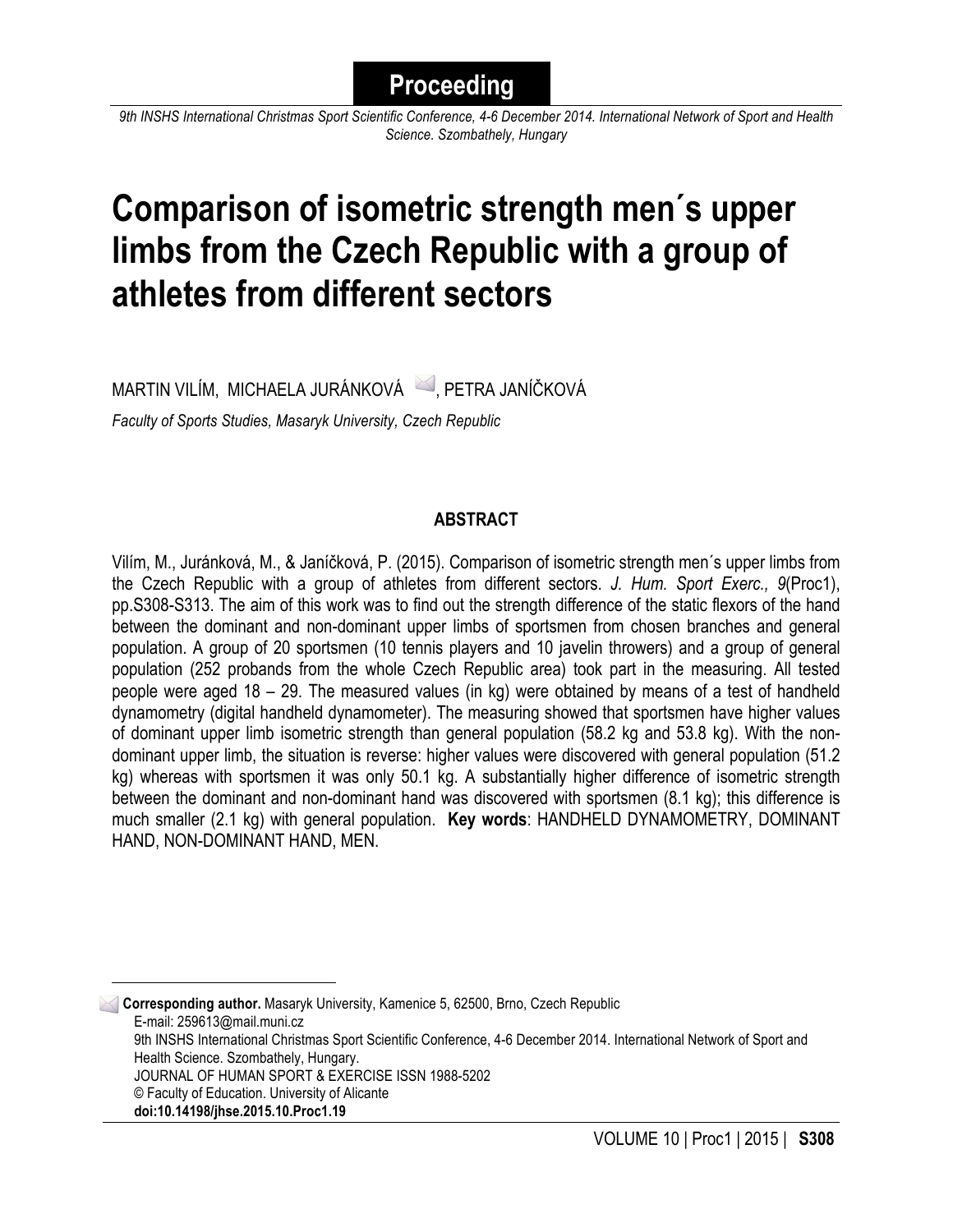# **INTRODUCTION**

We generally understand measuring muscle strength as an important indicator for assessing the functional state of muscular tissue and assessment of the seriousness of an individual's clinical status.

The handgrip strength does not function only to assess the function of hands but also to evaluate the rightleft symmetry of strength and general maximum upper limb strength during a common daily activity. To assess it, we use an easy test of the strength of the finger flexors, the value of which we can easily diagnose by means of a handheld dynamometer (Montalcini, Migliaccio, Yvelise, Rotundo, Mazza, Liberato & Pujia, 2013).

A vast number of scientific studies dealing with handheld dynamometry pursue the topic of skeletal muscles loss and the accompanying muscle strength loss depending on age. A markedly smaller number of the studies deal with the no less important comparison of the right and left hand handgrip depending on the dominance and preference of one side.

The aim of study in Indianapolis was to observe ratio between dominant and non-dominant hand by university baseball players. There were 88 tested subjects, which created experimental and control group. The control group was represented by recreational sport students (n=44) and experimental group was represented by university baseball players (n=44). All the subjects were tested for maximal isometric strength of dominant and non-dominant hand grip. The nondominant-hand grip strength was 89.78% as strong as the dominant-hand grip strength in the experimental group and was 86.75% as strong in the control group.

There was no significant difference found after the testing (*p* <0,01) between dominant and non-dominant hand of university baseball players and control group of students.

The results of baseball players are no different in comparison to control group and are explained particularly by involvement of upper limbs in other sport activities and also by higher use of non-dominant hand by e.g. handling the ball or bat (Jarit, 1991).

Other research is worth mentioning of which the data was gained from the representative adult population sample (1122 men and 1928 women) living in Niterói in Rio de Janeiro. By way of illustration, we present the measured values of the male part of the test sample. The handgrip strength on the hand handheld dynamometer was measured three times for both hands and the highest measured values were used in the analysis. The average values are 42.8 kg for the right hand and 40.9 kg for the left hand in the male category. To a certain extent, the handgrip strength increased with age and decreased significantly after the age of 40 and 50. The highest values of the maximum strength of finger extensors are seen in the fourth decade of life; then a considerable downswing was noted (Schlüssel, dos Anjos, de Vasconcellos, & Kac, 2008). The measured values are shown in Chart 1.

Table 1. The measured values for the dominant and non-dominant arm (Schlüssel, dos Anjos, de Vasconcellos, & Kac, 2008)

| $\sim$<br>$\sim$<br>--                 | rıc<br>----<br>ю | $-1$<br>יוםווג |
|----------------------------------------|------------------|----------------|
| (ka<br>strength<br>$-1$<br>m<br>nanuni | T4.V             | 40.չ           |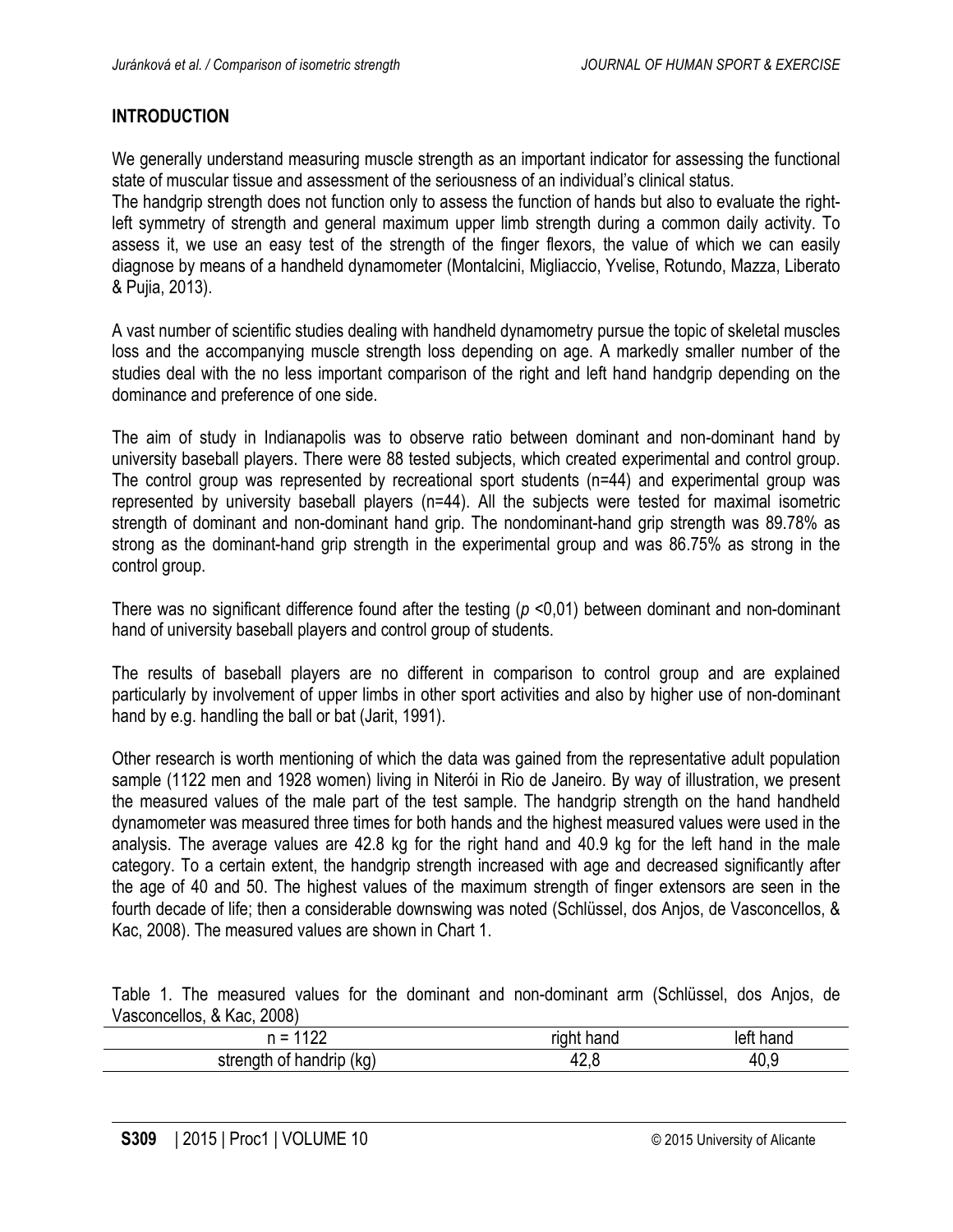It is worth mentioning the study with 769 health adults (women  $n = 403$ , men  $n = 366$ ), aged 20 to 95 years. Measurement of hand grip was made in neutral position of arm, forearm and wrist by digital hydraulic dynamometer. Results of men group show, that strength of hand grip (right 49 kg, left 47 kg) is about 41% higher than women. In course of life, the hand strength is evolved comparably in both gender, culminates in 35 years and then decreases (Günther, Bürger, Rickert, Crispin, & Schulz, 2008).

#### **MATERIAL AND METHODS**

The aim of this work is to find out the difference of the static strength of the flexors of the hand between the dominant and non-dominant upper limb of sportsmen from chosen branches. The results will be compared with general population of the Czech Republic.

#### **The characteristics of the groups**

#### *Athletes*

There were 20 sportsmen (10 tennis players and 10 javelin throwers) from the region of Brno who took part in the measuring of isometric strength of upper limbs. The results were obtained between May – August 2014.

#### *General population*

General population is represented by a sample of 252 men from the whole Czech Republic area. The results were obtained between August 2011 – June 2013 within a project investigating the physical activity level of Czech population (CZ.1.07/2.3.00/20.0044).

The age of all the tested people (sportsmen as well as general population) ranged from 18 to 29 years. All subjects were male.

#### *Methods of data collection, data processing and evaluation*

We obtained the values of isomeric strength of upper limbs by means of a handheld dynamometry test. The aim of the test was to measure the static strength of flexors of the hand by means of handgrip. A handheld dynamometer (mechanical or digital) is used for testing. The tested person grips the dynamometer so that from one side there can be the pressure of the bent fingers and from the other side the dynamometer can lean on the thenar. Under the direction of an examiner, the tested person clenches his fist isometrically with maximum strength. It is handgrip intensity which is important, not the length. During the grip, a fist should be clenched from circa three-fourths. The person is not allowed to lean the hand with the dynamometer on a different part of the body or on an extrinsic object. The tested person has two attempts for the left as well as the right hand. The more successful attempt is recorded. The measured data are presented in kilograms or newtons.

We carried out the measuring by means of a digital handheld dynamometer MIE Medical Research and the measured values are presented in kilograms.

We processed the obtained results by means of mathematical-statistical and graphical methods. To process the measured values, we used Microsoft Office Excel 2007 and statistical program STATISTICA, version 9.0, by StatSoft (Tulsa, USA). By way of illustration and orderliness, the results were made into charts and graphs.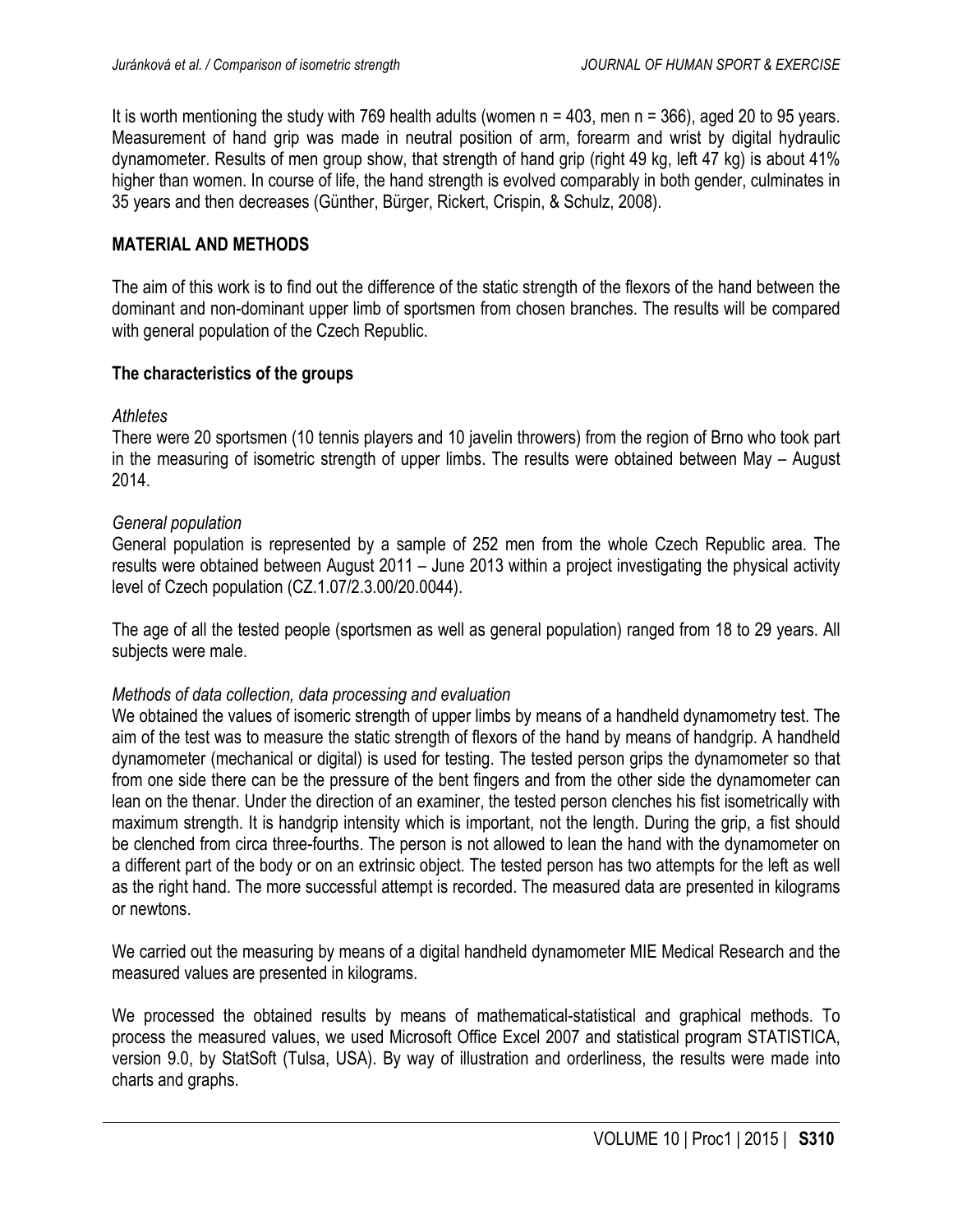The statistical significance was defined  $p < 0.05$ .

#### **RESULTS**

We tested the isometric strength of the flexors of the upper limbs with sportsmen of the chosen sports branches and general population by means of a digital handheld dynamometer. All tested people were aged 18 – 29. The measured values are presented in kilograms. The results are shown in Fig. 1, basic statistical characteristics in Tab. 3, box plots in Fig. 2 and 3.



Figure 1. Isometric strength of the upper limbs of sportsmen and general population aged 18 - 29 in the Czech Republic (men)

| able 2. Basic statistical characteristics |                                |                                  |       |
|-------------------------------------------|--------------------------------|----------------------------------|-------|
| variable                                  | athletes (average $\pm$<br>SD) | population (average $\pm$<br>SD) | р     |
| dominant                                  | $58,18 \pm 8,04$               | $53,84 \pm 8,51$                 | 0,03  |
| non-dominant                              | $50,13 \pm 7,44$               | $51,24 \pm 8,70$                 | 0,58  |
| index of dominance                        | $0.54 \pm 0.02$                | $0.51 \pm 0.03$                  | 0,001 |
|                                           | <br>.                          | $\sim$ $\sim$ $\sim$             |       |

Table 2. Basic statistical characteristics

Legend:  $p =$  significance level of the rest,  $SD =$  standart deviation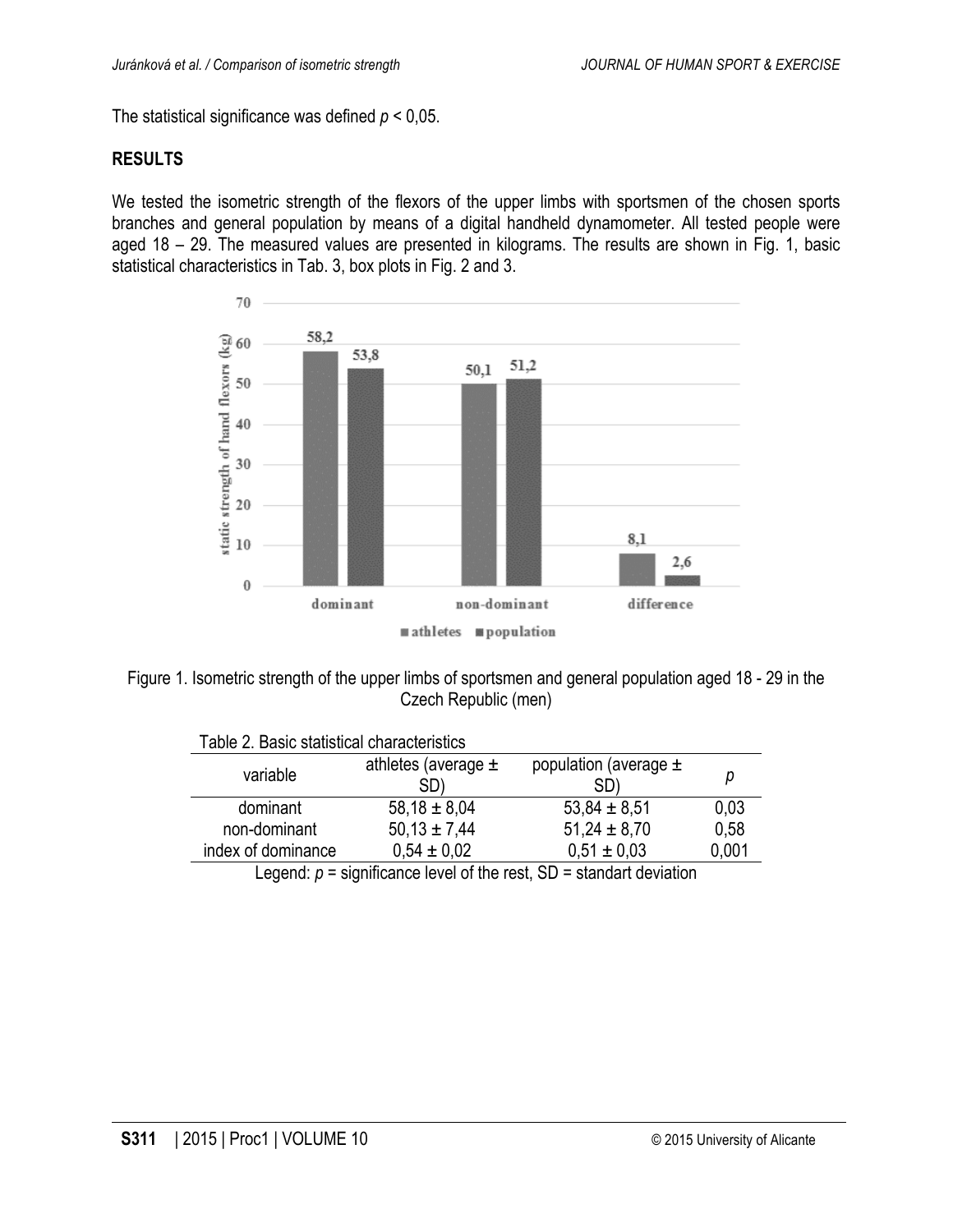

Figure 2. A box plot of the isometric strength of the dominant hand

The results clearly show that in the case of the dominant upper limb sportsmen on average reach higher values of isometric handgrip strength (58.18  $\pm$  8.04 kg) than men belonging to general population  $(53.84±8.51$  kg, with p= 0.03). The differences between the groups reach statistically significant difference.



Figure 3. A box plot of the isometric strength of the non-dominant hand

As for the second, non-dominant limb, higher values were measured with general population (51.24  $\pm$  8.70 kg); sportsmen were slightly behind (50.13  $\pm$  7.44 kg with p=0.58). In this case, the differences do not reach statistical significance.

The difference of the average isometric handgrip strength between the dominant and non-dominant limb of sportsmen (8.1 kg) is substantially higher than with men who do not do unilaterally straining physical activities (2.6 kg).